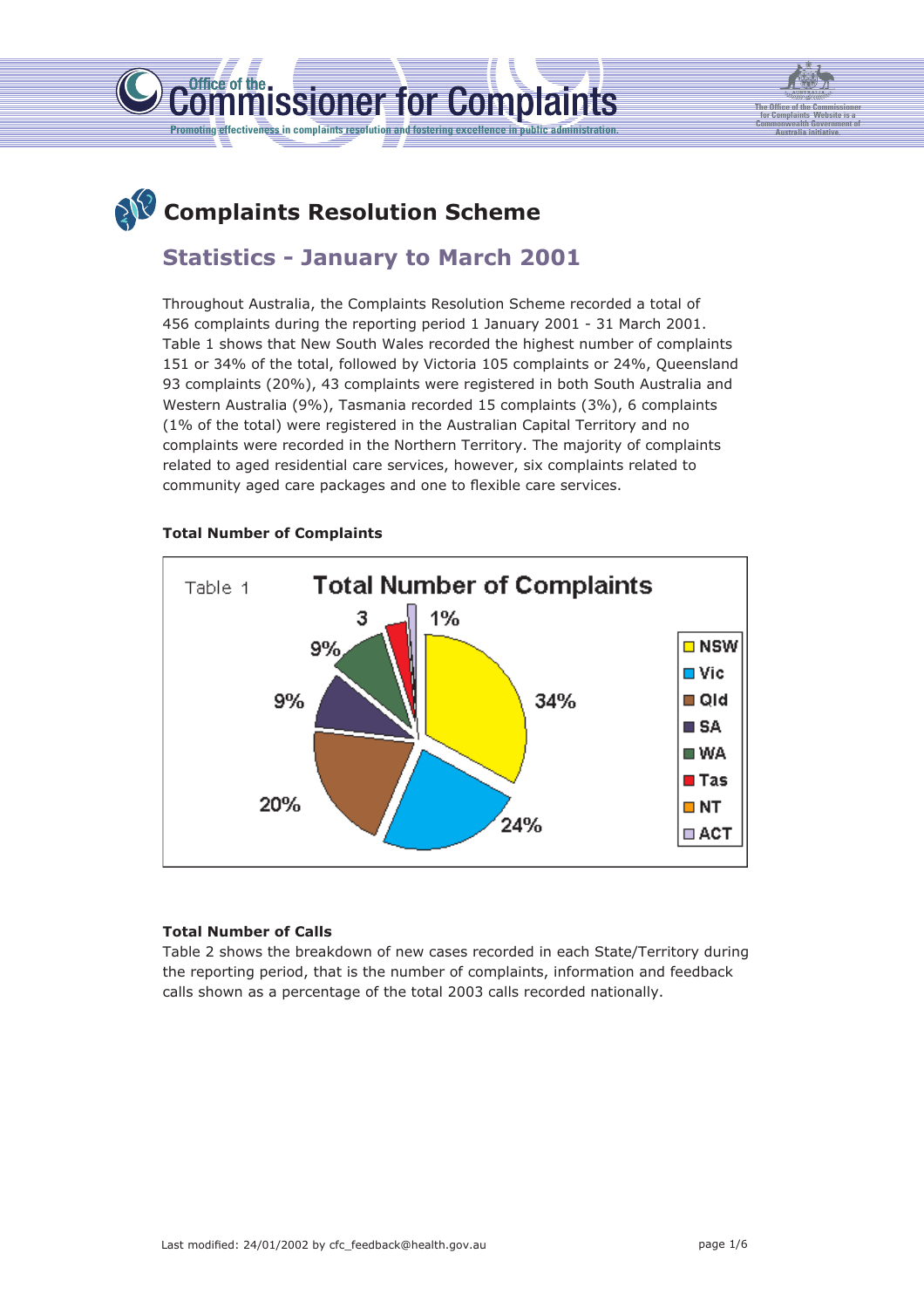

Of the 2003 calls taken during the reporting period 456 (23%) were registered as complaints (inner circle) and 1542 (77%) were registered as information, five calls were registered as feedback. Table 3, which shows a breakdown of new cases, demonstrates that the majority of States/Territories receive and register a higher number of information calls with Western Australia recording a disproportionately high number of information calls. This disparity is the subject of a separate inquiry.



As with all statistics, care should be taken when interpreting these data. It should be noted that the data base continues to record complaints which have been rejected following assessment as information calls. Changes are currently being made to the data base to address this anomaly. Current statistics therefore may not be a true indication of staff workloads as considerable resources in relation to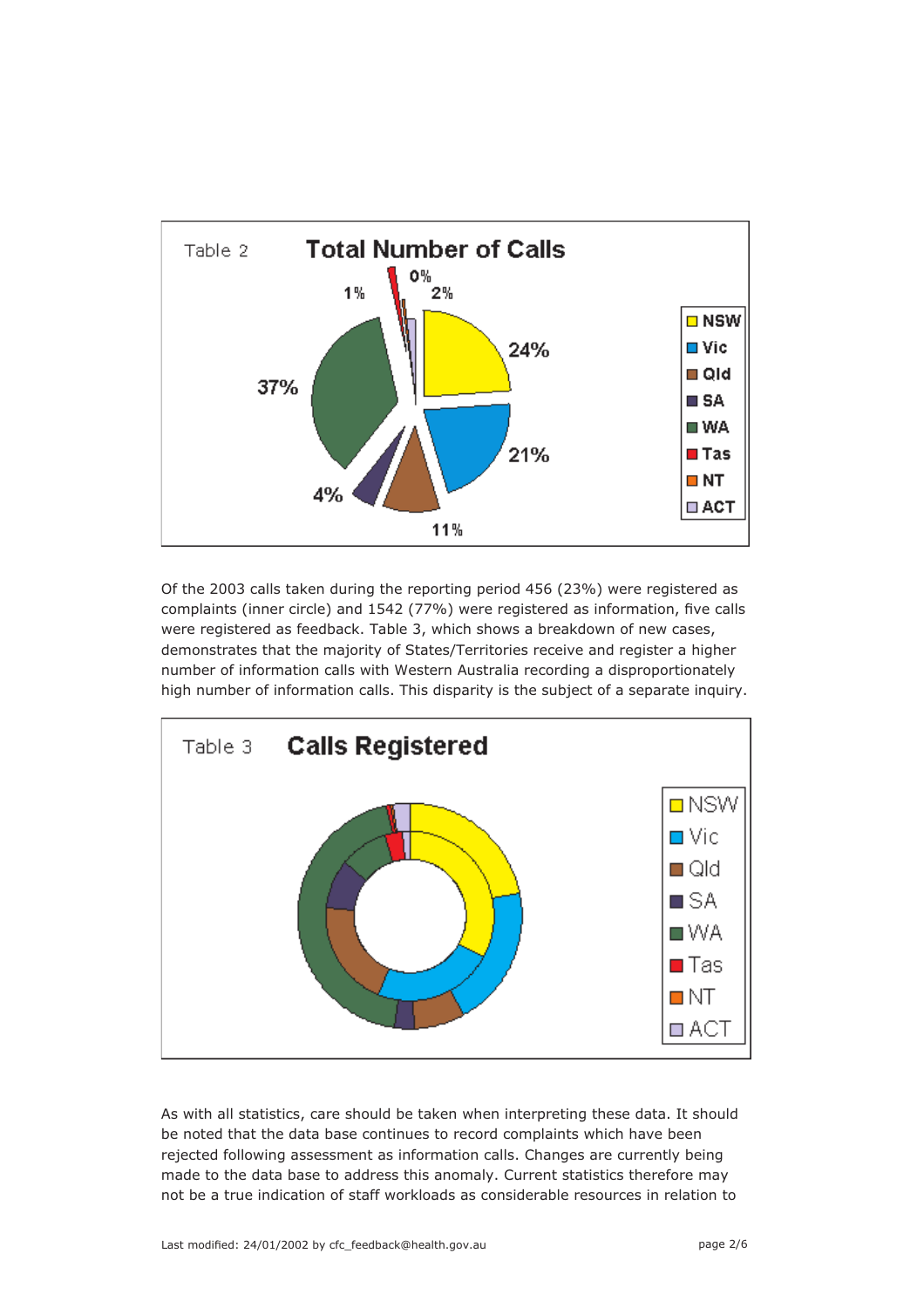staff time and effort are required during the assessment phase of all calls taken including those complaints ultimately rejected.

## **Complainant Type**

Of the 456 complaints recorded nationally during the reporting period, 289 were registered as open complaints, 107 confidential and 60 were anonymous. It should be noted, however, that a proportion of complainants who initially lodge a confidential complaint with the Scheme subsequently amend the status of their complaint and request that the issues being dealt with are managed as an open complaint.



The majority of complaints (53%) across Australia were lodged by relatives, 18% of complaints were lodged by staff and 7% by residents. 5% of the complaints lodged were lodged separately by ex-staff and others, 4% by friends and 1% by advocates.

#### **Complaint Issues**

The Scheme has identified some 58 common issues which can be recorded in four main clusters, those being: administration, consumer rights, environment and level of care. The following graphs show the most common complaints recorded nationally under each of those headings.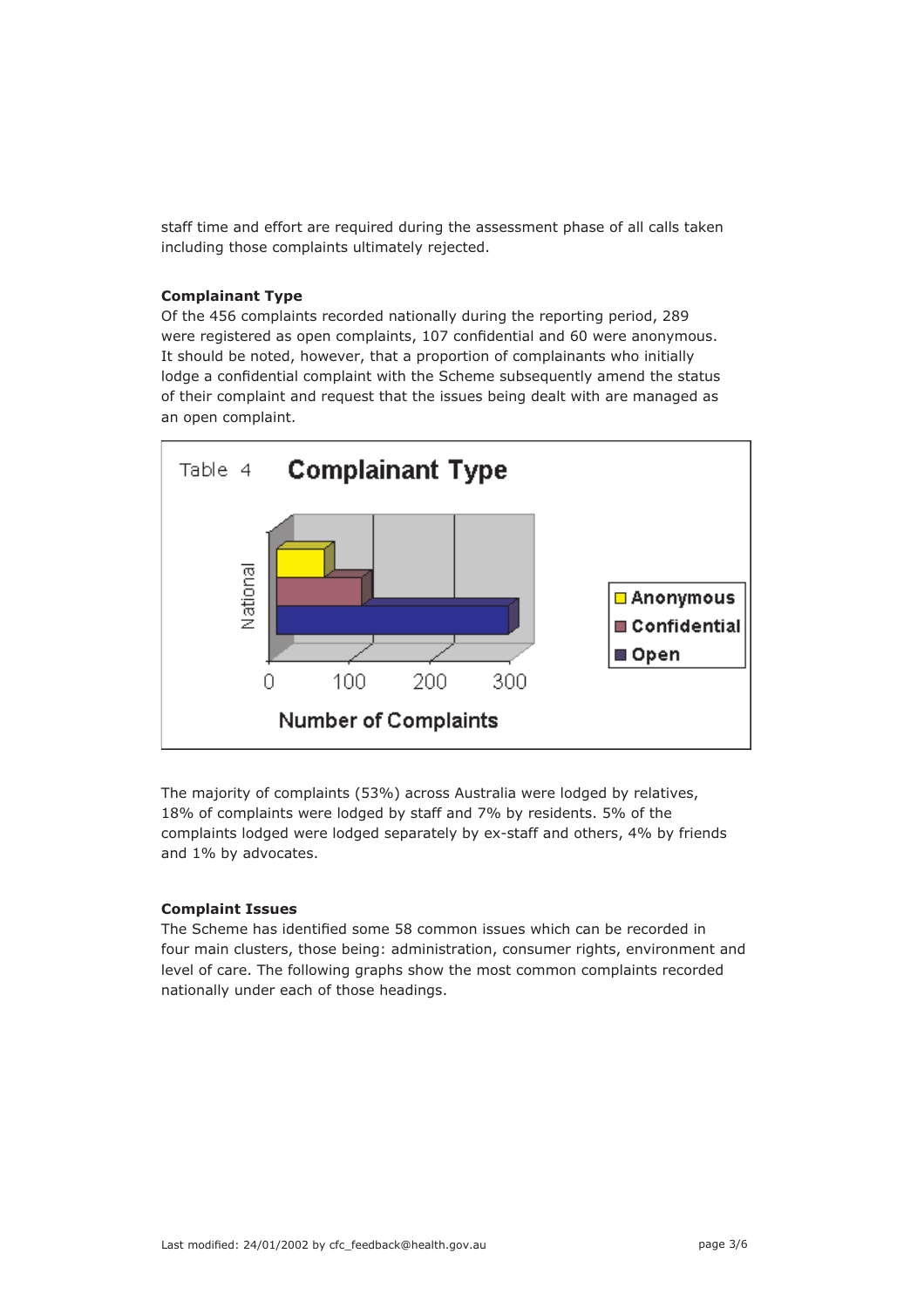



#### **Average time to resolve complaints**

The effective and efficient management of cases is not only dependent on the complexity and number of complaints accepted by the Scheme but also the number and skill base of staff available to complete allocated tasks. The data base does not report the total number of complaints that were finalised between 1 January - 31 March 2001, however, information can be extracted to demonstrate that some 260 cases, of the total 456 complaints received during the reporting period were finalised by the Scheme. Data indicates that the average number of days to finalise complaints was 37.8 days.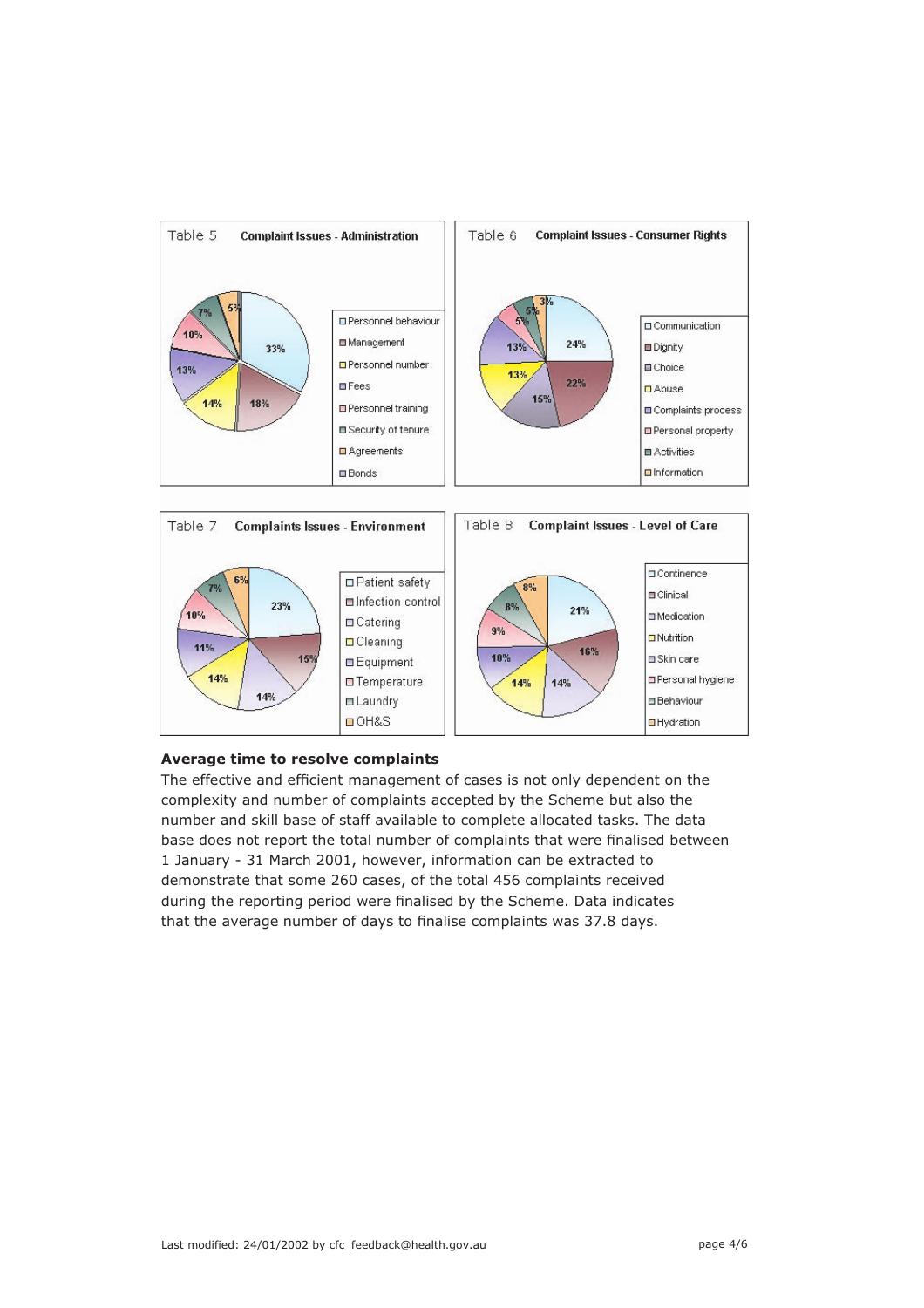#### **Site Visits**

In order to conduct a preliminary assessment of various complaints lodged with the Scheme officers conducted a total of 141 site visits during the period under review.



Complaints Resolution Committees heard a total of five cases during the reporting period. As in previous reporting periods these cases involved a range of issues related to the provision of aged residential care services including level of care, consumer rights, environmental and administration issues.